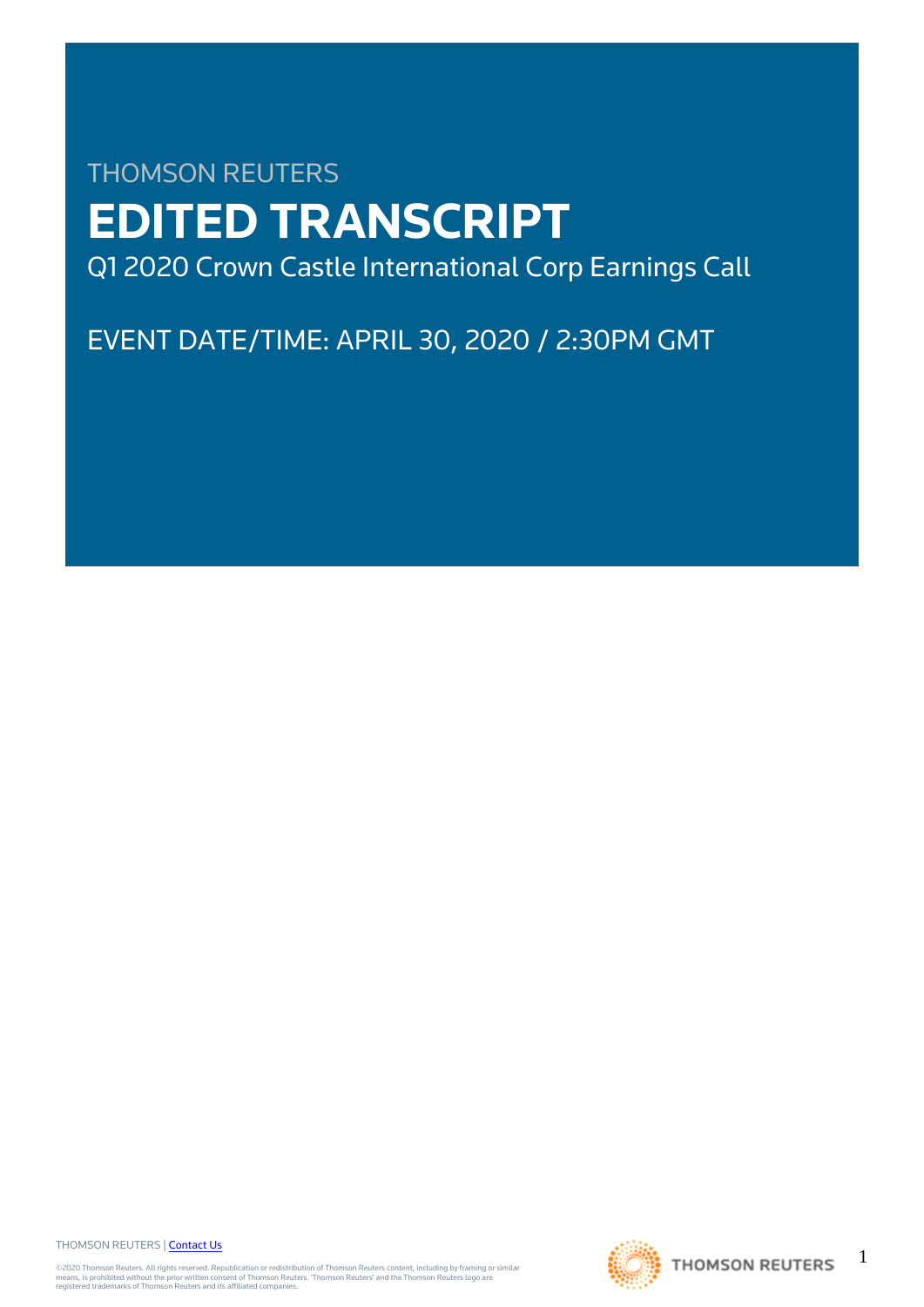## **CORPORATE PARTICIPANTS**

**Benjamin Raymond Lowe** Crown Castle International Corp. (REIT) - VP of Corporate Finance **Daniel K. Schlanger** Crown Castle International Corp. (REIT) - Executive VP, CFO & Treasurer **Jay A. Brown** Crown Castle International Corp. (REIT) - President, CEO & Director

## **CONFERENCE CALL PARTICIPANTS**

**Batya Levi** UBS Investment Bank, Research Division - Executive Director and Research Analyst **Brett Joseph Feldman** Goldman Sachs Group Inc., Research Division - Equity Analyst **Colby Alexander Synesael** Cowen and Company, LLC, Research Division - MD & Senior Research Analyst **David William Barden** BofA Merrill Lynch, Research Division - MD **Jonathan Atkin** RBC Capital Markets, Research Division - MD and Senior Analyst **Michael Rollins** Citigroup Inc, Research Division - MD & U.S. Telecoms Analyst **Nicholas Ralph Del Deo** MoffettNathanson LLC - Analyst **Philip A. Cusick** JP Morgan Chase & Co, Research Division - MD and Senior Analyst **Richard Hamilton Prentiss** Raymond James & Associates, Inc., Research Division - Head of Telecommunication Services Equity Research **Simon William Flannery** Morgan Stanley, Research Division - MD **Spencer Harris Kurn** New Street Research LLP - Analyst of Towers and Infrastructure

# **PRESENTATION**

#### **Operator**

Good day, and welcome to the Crown Castle First Quarter 2020 Earnings Call. Today's conference is being recorded.

At this time, I would like to turn the conference over to Ben Lowe, Vice President of Corporate Finance. Please go ahead, sir.

## **Benjamin Raymond Lowe Crown Castle International Corp. (REIT) - VP of Corporate Finance**

Thank you, and good morning, everyone. Thank you for joining us today as we review our first quarter 2020 results. With me on the call this morning are Jay Brown, Crown Castle's Chief Executive Officer; and Dan Schlanger, Crown Castle's Chief Financial Officer. To aid the discussion, we have posted supplemental materials in the Investors section of our website at crowncastle.com, which we will refer to throughout the call this morning.

This conference call will contain forward-looking statements, which are subject to certain risks, uncertainties and assumptions, and actual results may vary materially from those expected. Information about potential factors which could affect our results is available in the press release and the Risk Factors sections of the company's SEC filings. Our statements are made as of today, April 30, 2020, and we assume no obligations to update the forward-looking statements.

In addition, today's call includes discussions of certain non-GAAP financial measures. Tables reconciling these non-GAAP financial measures are available in the supplemental information package in the Investors section of the company's website at crowncastle.com.

## So with that, let me turn the call over to Jay.

## **Jay A. Brown Crown Castle International Corp. (REIT) - President, CEO & Director**

Thanks, Ben, and good morning, everyone. Thanks for joining us on the call this morning. As you saw from our press release, we delivered another quarter of positive results and maintained our guidance for 2020 growth in AFFO per share of 7% to 8%, consistent with our long-term growth expectations. I believe our strategy and unmatched portfolio of more than 40,000 towers and approximately 80,000 route miles of fiber concentrated in the top 100 U.S. markets have positioned Crown Castle to generate growth in cash flows and dividends per share, both in the near term and for years to come. Dan will discuss the results and the full year 2020 outlook in a bit more detail, so I'll focus my comments this morning on 2 key points. First, our business is performing well despite the challenges and uncertainties created by COVID-19. And second, I believe the strong fundamentals of our business and long-term trends driving demand for our critical infrastructure remain intact and provide a long runway of growth for Crown Castle.

On the first point, we see robust activity across our business, both in terms of customer demand as well as our ability to continue to

#### THOMSON REUTERS | [Contact Us](https://my.thomsonreuters.com/ContactUsNew)

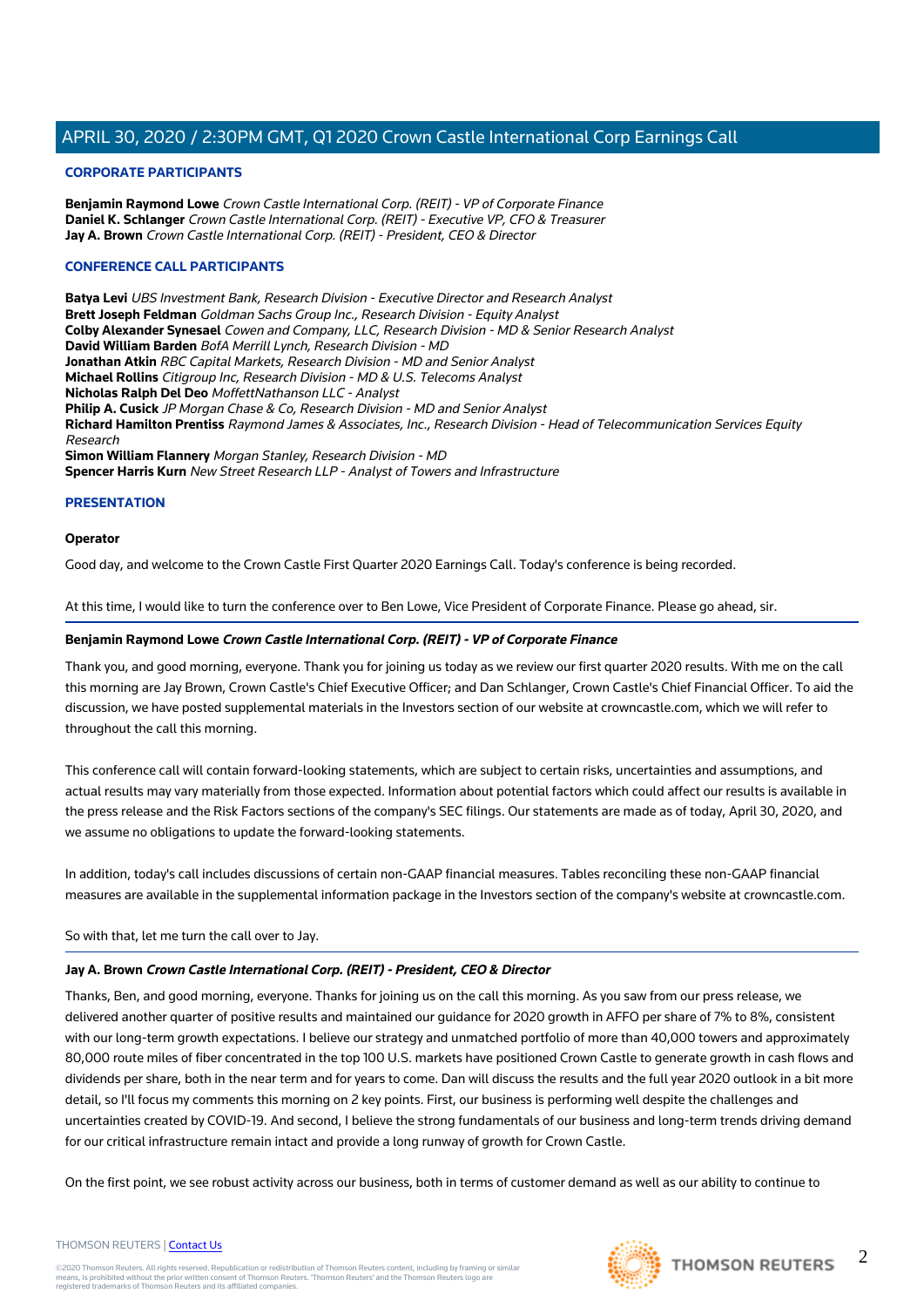effectively operate. As a provider of critical telecommunications infrastructure that is considered essential to public health and safety, we continue to construct and install our customers on our infrastructure.

Since the outbreak of COVID, we have focused on 2 primary goals to help guide our decision-making: first, care for our workforce; and second, deliver for our customers and the communities in which we operate. We have undertaken a number of measures to promote the health and safety of our employees, including implementing work-from-home arrangements for the portion of our workforce that typically work from the office, imposing travel restrictions and canceling in person meetings, providing an additional 5 days paid time off to all of our employees, allowing flexible working hours to accommodate our employees who are taking care of children and other loved ones and maintaining our workforce at pre-COVID-19 levels. Our people have been terrific throughout this crisis, adjusting to our new normal, and we will continue to make the appropriate decisions to promote their health and safety.

In addition to our employees, we have focused on delivering for our customers, and I am encouraged by the activity levels we are seeing across the business. On the tower side, our customers continue to invest in their networks by deploying additional spectrum and cell sites to keep pace with the 30% to 40% annual growth and data demand. As we previously discussed, the noticeable decrease in activity that occurred late last year amid uncertainty around the merger between T-Mobile and Sprint carried in to the first quarter of this year. With the merger now complete, we believe this slowdown will prove temporary as we anticipate a significant increase in industry activity in the second half of this year as all our carrier customers begin to spend money to improve their existing networks and as 5G investments begin to ramp.

Within our small cell business, we finished the quarter with approximately 45,000 small cells on air, and expect to deploy approximately 10,000 this year as we are actively working on our construction pipeline that currently exceeds 25,000 nodes. We continue to respond to the significant demands from our customers, while at the same time navigating ongoing deployment challenges from some of our municipalities and utility. Adding to the returns we are seeing on our fiber investments, we generated 3% revenue growth from our fiber solutions business in the first quarter and anticipate similar levels of growth for the full year. This growth is due to the increased bandwidth requirements we are seeing from our large enterprise and carrier customers, which make up the vast majority of our fiber solutions customer base. Although we have not seen a material impact from COVID-19 on our ability to deliver for our new small cell and fiber solutions customers to date, it is possible we could see some new challenges emerge with respect to getting construction crews to sites or traversing an already difficult zoning and permitting environment. On a positive note, we have seen the wireless carriers' efforts to improve their networks continue during the last 6 weeks.

As we discussed last quarter, we are expecting a significant ramp in activity throughout 2020, particularly in the second half of the year. Obviously, the level of intra-year ramp implied in our outlook is significant. And while there are many unknowns due to COVID-19, we believe we will be able to achieve this growth. Importantly, we believe that any potential near-term impacts from COVID would not alter our long-term growth trajectory, which brings me to my second key point. We remain confident that our long-term contracted revenues will allow us to deliver value to shareholders through a high-quality dividend that we expect to grow 7% to 8% per year given the durability of the demand for our critical infrastructure. We have situated the company with the right assets in the right markets with market-leading capabilities to deliver value to our customers and generate shareholder returns for years to come. We are providing investors with a consistent return of capital with a dividend funded with contracted revenues from our existing tower and fiber assets, while investing in new assets that will be critical for the future of communications networks.

Since last year, we have experienced the highest level of tower leasing activity in more than a decade, with activity largely tied to our customers investing heavily in their 4G networks to keep pace with the 30% to 40% annual data demand growth that I mentioned earlier. The combination of the market dynamics and our unique portfolio of assets positions us for a long runway of continued growth as the wireless industry transitions into another long investment cycle, this time to deploy 5G. As I look at the big picture, I believe we are seeing the very beginning of the wave of 5G activity that will begin this year and continue for years to come.

My view is supported by the public comments that Verizon, AT&T and T-Mobile have made over the last several weeks, affirming their commitment to build robust 5G networks. Adding to this long-term opportunity, a new customer is entering the wireless market at scale for the first time in more than a decade, with DISH Networks planning to deploy a nationwide network over the next several years to compete with the established operators and to meet its significant buildout requirements in its DOJ settlement. With our unmatched

#### THOMSON REUTERS | [Contact Us](https://my.thomsonreuters.com/ContactUsNew)

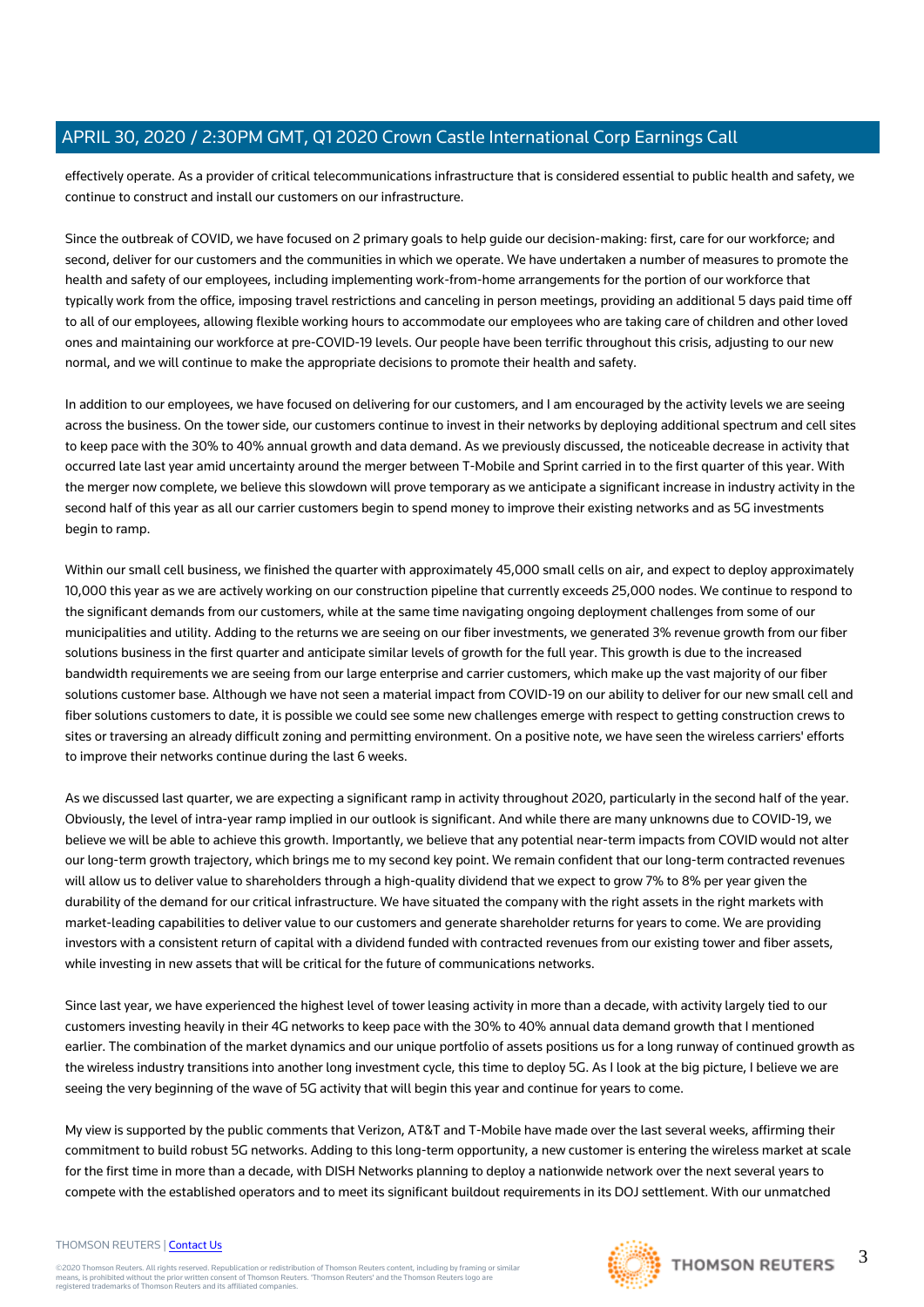asset base of towers, small cells and fiber, we believe we are in a very favorable position to assist DISH as they build out their network.

And with this unmatched portfolio of assets, our financial wherewithal and operating in the best market in the world for communications infrastructure, I believe Crown Castle is in a great position to excel in the current environment and to capture substantial long-term opportunities while consistently returning capital to shareholders through a high-quality dividend that we expect to grow 7% to 8% annually.

## And with that, I'll turn the call over to Dan.

## **Daniel K. Schlanger Crown Castle International Corp. (REIT) - Executive VP, CFO & Treasurer**

Thanks, Jay, and good morning, everyone. As Jay discussed, we got off to a solid start with first quarter results performing in line with our expectations, and we continue to expect to generate attractive growth in cash flows and dividends per share for the full year 2020.

Turning to Slide 3 of the presentation, we experienced another excellent quarter of strong top line results that included nearly 6% growth in organic contribution to site rental revenues, driven by approximately 10% growth from new leasing activity and contracted tenant escalations, net of approximately 4% from tenant nonrenewals. The revenue growth was offset by lower services contribution and increased costs relative to the same period last year, resulting in 1% growth in adjusted EBITDA and AFFO. The lower services contribution was in line with our expectations and tied to the slowdown in tower activity that began in the fourth quarter of last year and carried through the first quarter of this year.

As Jay mentioned, we anticipate a significant increase in industry activity in the second half of this year as all our carrier customers invest to improve their existing networks and as 5G investments begin to ramp. With respect to the increase in costs, we incurred approximately \$10 million of costs in the first quarter that we do not expect to recur going forward.

Turning to Page 4. We are maintaining our full year outlook for 2020. At the midpoint, this represents approximately 5% growth in site rental revenue, 6% growth in adjusted EBITDA and 9% growth in AFFO year-over-year compared to 2019 and includes approximately 6% growth year-over-year in organic contribution to site rental revenues.

Turning to investment activities. During the first quarter, capital expenditures totaled \$447 million, including \$21 million of sustaining expenditures and \$426 million of discretionary capital investments across fiber, towers and small cells. Additionally, we returned significant capital to our shareholders during the first quarter with our quarterly common stock dividend totaling \$513 million or \$1.20 per share representing growth of approximately 7% on a per share basis compared to the same period a year ago.

At the end of the quarter, we further improved our financial flexibility by opportunistically accessing the investment-grade bond market to lock in long-term debt at attractive rates. Specifically, in April, we issued \$1.25 billion of senior unsecured notes with a combination of 10- and 30-year maturities using the net proceeds to repay outstanding borrowings under our revolver. The offering had a weighted average maturity of 18 years and coupon of approximately 3.6%, achieving the second lowest coupons in our history for comparable maturities.

Our ability to opportunistically access long-term capital at historically low all-in rates during a period of disruption in capital markets speaks volumes to the strength of our underlying business and the level of support we have from our investors.

Following this financing transaction, our balance sheet and liquidity position remain in great shape with \$5 billion of available liquidity from our undrawn revolving credit facility, only \$1.6 billion of debt maturing through the end of next year and a weighted average cost of debt of 3.7% with a weighted average maturity of 7 years across our entire balance sheet.

In addition, we finished the quarter at 5.6x debt to EBITDA. We remain committed to our investment-grade credit rating and anticipate a glide path back to our target leverage of approximately 5x by the end of 2020 based on the expected EBITDA growth throughout the year.

#### THOMSON REUTERS | [Contact Us](https://my.thomsonreuters.com/ContactUsNew)

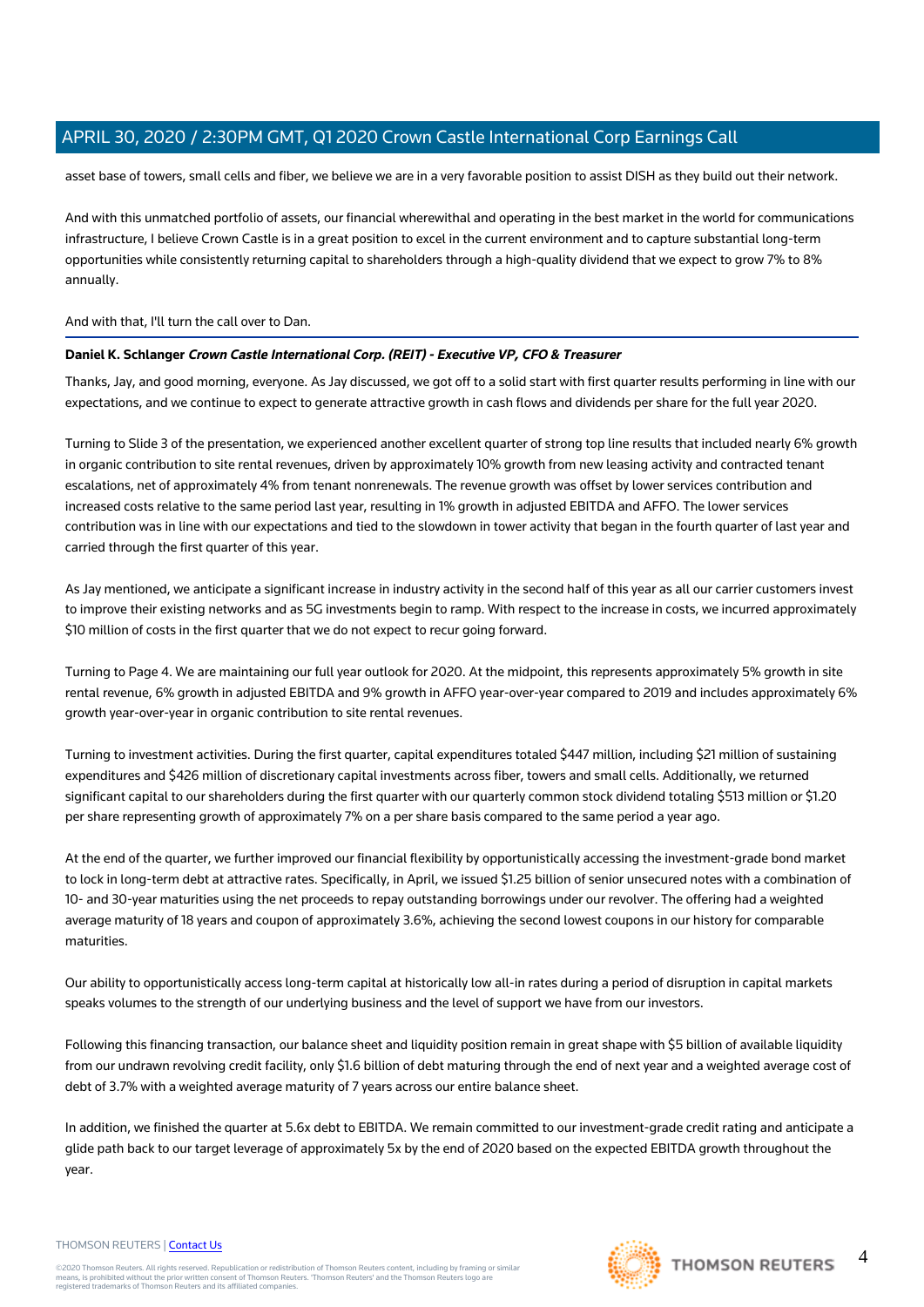So to wrap up, our first quarter results were in line with our expectations, and we believe we remain well positioned to generate 7% to 8% growth in AFFO per share in 2020. Looking further out, we believe our ability to offer towers, small cells and fiber solutions, which are all integral components of communications networks, provides us the best opportunity to generate significant growth while delivering high returns to our shareholders.

With that, operator, I'd like to open the call to questions.

#### **QUESTIONS AND ANSWERS**

#### **Operator**

(Operator Instructions) The first question comes from Simon Flannery at Morgan Stanley.

## **Simon William Flannery Morgan Stanley, Research Division - MD**

Great. So I wonder if you could just talk a little bit more about the ramp in the back half of the year. Can you give us some more color about how long you think it will take to negotiate with T-Mobile, where you stand on that? And then, do we see a significant activity into Q3? Or is it really Q4 when a lot of the major activity will take place? And then on the fiber, how much -- can you talk a little bit about your exposure to SMB? And are you seeing any pressure from that segment?

## **Jay A. Brown Crown Castle International Corp. (REIT) - President, CEO & Director**

Simon, thanks for the question. On your first question around the ramp in the second half of the year, I think the ramp is probably most pronounced in our services business. You saw that down sequentially quarter-on-quarter in the first quarter. We expect the second quarter to look somewhat similar to what we saw in the first quarter. And then as we get into the second half of 2020, we think it's going to look pretty similar to what we saw in the first half of 2019, and that's based on activity that we're seeing across the entire industry. So obviously, Dan spoke to, and I mentioned it briefly, what we saw from T-Mobile in the fourth quarter of 2019, and then that continued into 2020 until they got the merger complete. But if we zoom out away from just thinking about one customer, I would point folks to go back and look at what activity looked like in the first half of 2019, and we think that's about what it's going to look like in the second half of 2020. That's separate and distinct, importantly, from what we're seeing around the recurring revenue. So as we think about site rental revenues, those are continuing to grow throughout the course of 2020. And I think the differentiation on the ramp really plays itself out in terms of services for all of the reasons that both Dan and I mentioned in our prepared remarks, is the carrier activity really starts to pick up and they start to see the benefit of 5G.

On your second question around fiber exposure to small businesses, a little less than 5% of our total revenues on the fiber side are coming from small businesses, medium businesses. We are -- the vast majority of our fiber business is related to large enterprises from things that are -- things like education, health care, the carriers. And those businesses are really skewed away from things that we would expect to be impacted by COVID-19. So as we look at the landscape today, we really don't see much impact from COVID-19 and have very little exposure to the small and medium business side in that business.

#### **Operator**

(Operator Instructions) The next question comes from Philip Cusick at JPMorgan.

# **Philip A. Cusick JP Morgan Chase & Co, Research Division - MD and Senior Analyst**

First, a follow-up on Simon's question. I wasn't quite clear. So services ramp certainly should ramp in the second half. Do you think that site rental revenue ramps as well? Or does it just happen too late to really impact this year and the impact is more on next year?

# **Jay A. Brown Crown Castle International Corp. (REIT) - President, CEO & Director**

Sure, Phil. On the ramp and recurring revenue, obviously, the business has the nature of whatever we put in revenue today, we -- that recurs next quarter, and then we add to it. So there is a ramp in the back half of the year. But as folks think about the amount of ramp and the pronounced impact of that ramp, it's more impacted by what happens with services. As we think about site rental revenue growth over the course of 2020, remember, there's sort of 3 components that drive that growth inside of the calendar year and are reflected in our expectations of growth at the top line. We have all of the leases that we signed during 2019 that turned on during 2019,

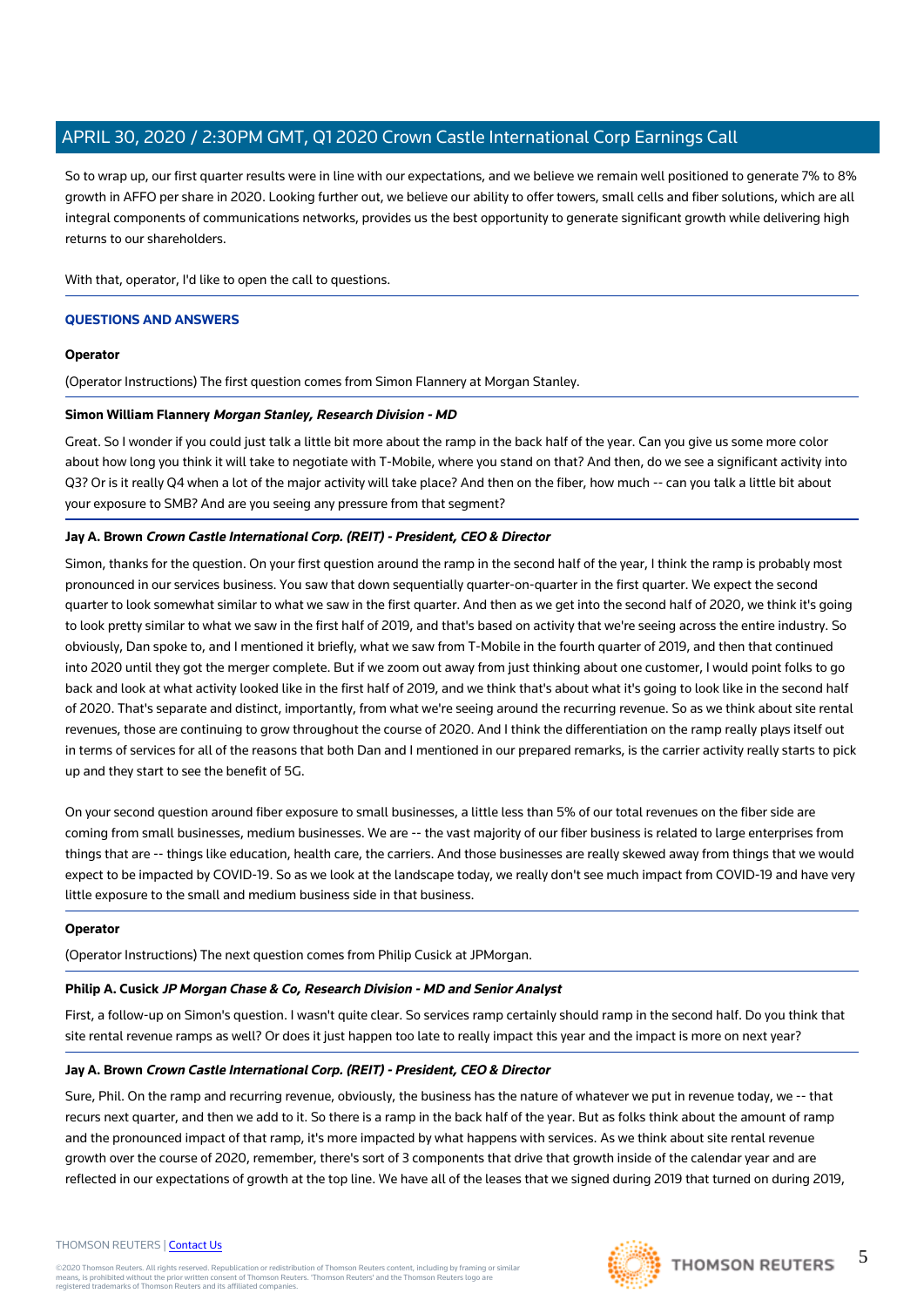but we didn't get a full year benefit of those leases. So there's a rollover effect that we have in 2020 as we get a full 12 months of those leases. Then there's a group of leases that we signed in 2019, and those are turning on now in 2020. So we have visibility to them, they're already signed, they're scheduled in the pipeline to be turned on there, and that will benefit growth in revenues year-over-year.

And then the last component, the smallest component by quite a measure, would be leases that we signed in any given calendar year, i.e., we sign them in 2020 and then those leases turn on in 2020. That represents the smallest portion of our site rental revenue growth. So the portions that drive the biggest impact, we have really good visibility to those because, frankly, they've already been signed and, in many cases, are already turned on, and we're benefiting from the rollover effect. And as you saw from our numbers, our organic revenue growth from our prior guidance, in addition to us not changing how we think about the full year in terms of guidance, if you look at the components of that guidance and the organic revenue growth, whether it's towers, small cells or fiber, those are unchanged from our previous expectations. So we still expect tower revenue growth to be \$175 million, small cell revenue growth to be about \$70 million and then the fiber revenue to be up about \$165 million year-over-year, which is exactly what we expected last time.

## **Philip A. Cusick JP Morgan Chase & Co, Research Division - MD and Senior Analyst**

Okay. And does the restatement of services change the benefit at all as you compare that second half '20 activity levels versus first half '19?

#### **Jay A. Brown Crown Castle International Corp. (REIT) - President, CEO & Director**

No. The numbers that I'm speaking to in terms of pointing back to 2019 would be the restated quarterly numbers for 2019. So it's an apples-to-apples comparison.

#### **Philip A. Cusick JP Morgan Chase & Co, Research Division - MD and Senior Analyst**

Good. And then finally, can you give us a sense, just digging in on what you see in fiber and small cell construction, not a surprise, there hasn't been any delay in permitting and construction here?

## **Jay A. Brown Crown Castle International Corp. (REIT) - President, CEO & Director**

Yes. If you look at our results in the first quarter, we saw no impact at all from COVID-19. And thus far in April, we've only seen a minimal impact anywhere in our business. And we believe, as reflected by the fact that our guidance is unchanged, we believe that we can work through the challenges without any material impact on our results. I think my cautionary statements and comments that I made in my prepared remarks, those are in recognition that the world is seeing significant disruptions across nearly every industry. And so it seems to me both -- be both prudent and appropriate to state the obvious, that we may not have visibility today into all of the impacts that COVID would have on our business. I think on balance, we believe our business will perform within the range of the outlook, which is unchanged from our prior view. So we're excited and pleased with how it's done so far and believe we're in a great position for the balance of the year. But trying to remain both clear-eyed and open-minded to the fact that there may be things that today we just don't have visibility towards.

#### **Operator**

The next question comes from Jonathan Atkin at RBC Capital Markets.

#### **Jonathan Atkin RBC Capital Markets, Research Division - MD and Senior Analyst**

Yes. So a couple of questions. I wanted to ask you about kind of the ramp that we see in the second half attributable to 5G. Is that true across each of the major carriers? Or was that more of an aggregate trend that you're calling out?

#### **Jay A. Brown Crown Castle International Corp. (REIT) - President, CEO & Director**

Jonathan, it would be true of both, both in aggregate and individual.

#### **Jonathan Atkin RBC Capital Markets, Research Division - MD and Senior Analyst**

Okay. Yes. That's very helpful. And then, I apologize if you didn't touch on this, but the \$10 million increase in costs that you didn't expect to recur going forward, what's the nature of those?



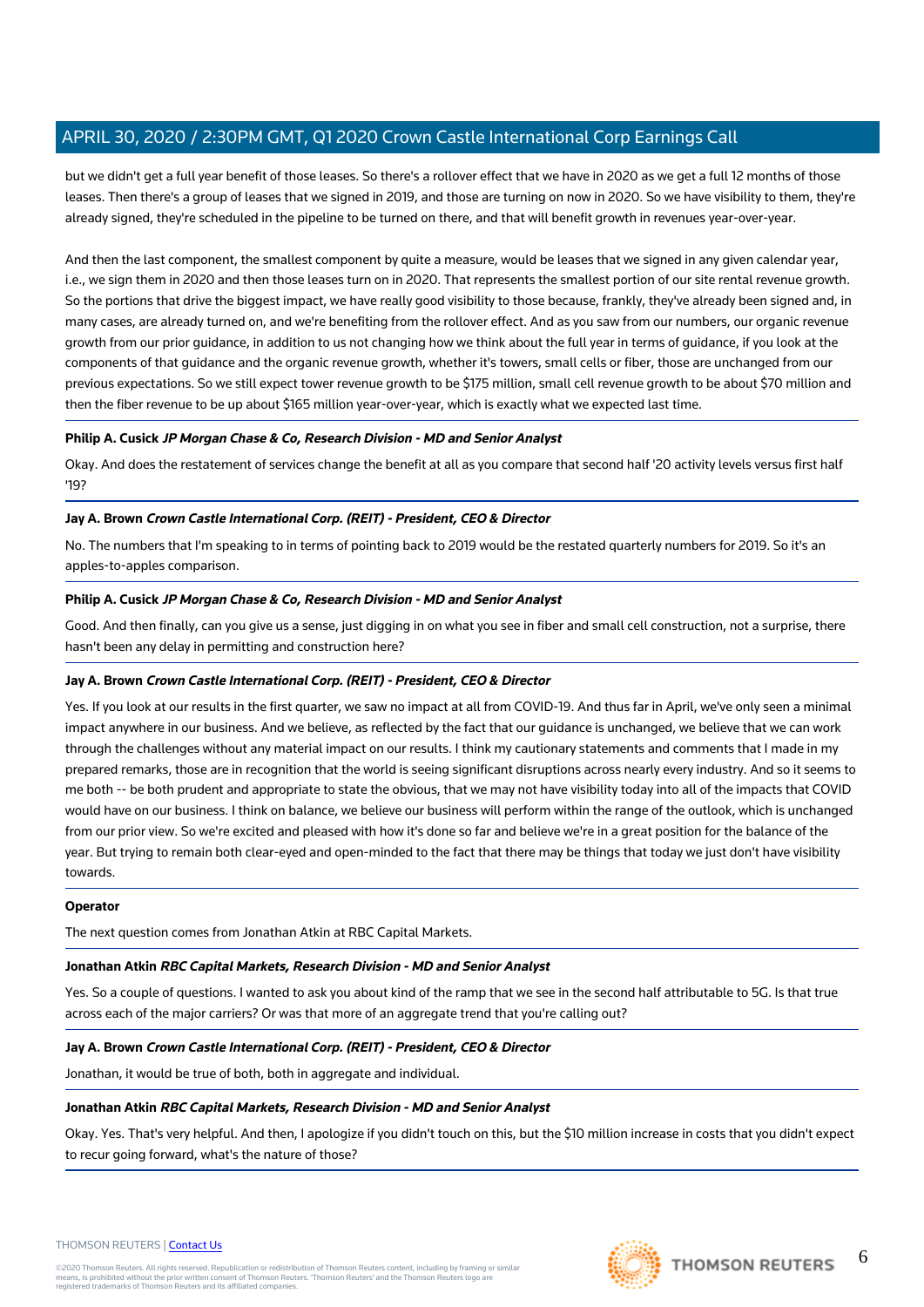## **Daniel K. Schlanger Crown Castle International Corp. (REIT) - Executive VP, CFO & Treasurer**

Yes, Jonathan. Those are related to some legal fees associated with our lease statement and then taxes on our RSU vesting that happened in the first quarter in terms of the number dollars.

## **Jonathan Atkin RBC Capital Markets, Research Division - MD and Senior Analyst**

Okay. And then lastly, maybe more of a bigger picture question and I've asked it on prior calls as well, but just the -- any updated thoughts on edge computing and the role of your Vapor IO investments as well as your fiber assets?

## **Jay A. Brown Crown Castle International Corp. (REIT) - President, CEO & Director**

Sure. We're seeing really encouraging results on that front. As you'll recall, we made an investment in Vapor IO several years ago which has been our ability to sort of have insight into what's happening on the edge. And it certainly plays to our strategy of owning the infrastructure around the ecosystem of telecommunications, both on the fiber side as well as on the tower side and believe that those assets combined have real strategic value. Edge networks has developed largely in line with what we expected really to enable some resource allocation to reduce network connection -- congestion and improve the latency around the networks. And the value and the opportunity that we really see in this is -- we think about it as kind of network or access edge, which really requires both the fiber and network integration. So the physical edge component of the network is not really that unique. If you've got real estate at the edge of the network, i.e., if you own real estate close to where cell towers are, the differentiation is not so much just that physical access. It's the combination of the physical access with the fiber. And so we believe we have a really unique and compelling opportunity here on the edge. We're operational in 4 markets now in the U.S. on the edge side. And as we're thinking about the rest of this year and into next year, there's a number of other markets that we'll be operational in. It's not material today in terms of our results, but it is an early, I think, an early indication of our strategy being one that creates some pretty compelling opportunities long term. So we're thinking about this as kind of a long, long, long runway and opportunity for future growth, not material today. It won't be material probably next year. But as that continues to develop, it could create some real unique and exciting opportunities for us.

#### **Operator**

The next question comes from Colby Synesael at Cowen.

## **Colby Alexander Synesael Cowen and Company, LLC, Research Division - MD & Senior Research Analyst**

Great. You may have just touched on this, as it relates to Jonathan's question, but has there been any notable change in carrier behavior since '19? We've obviously seen Verizon go and pick up its CapEx expectations. AT&T seems to be suggesting that they're maybe not lower than they previously are expecting. Just color -- if you can just talk about that, potentially without mentioning names something if that's your preference. And then also, as it relates to T-Mobile, so I guess more specifically to the [name], would it be your intention to sign a new MLA with them? And if so, any color on when that might actually occur?

## **Jay A. Brown Crown Castle International Corp. (REIT) - President, CEO & Director**

Sure, Colby. On your first question around the change in carrier behavior, if I step back and look at where we are today and where we were 6 to 9 months ago, I think our long-term visibility around the investment that the carrier is going to make around 5G is better today than it was 6 to 9 months ago. We can see it across the entire industry. The plans are becoming more real, more specific. We're starting to see exactly where they're targeting the sites and how they're thinking about deploying 5G network in terms of what equipment needs to be added, how much of it needs to be added. So I think the visibility today is there have been a change in behavior. If you were to ask me this relative to 6 months ago, yes, the change in behavior is better today than what it was. And that thing that's happened in the last 6 weeks around COVID-19 has changed that view. As I mentioned in my prepared comments, I think carriers have been really public about the fact that they are intending to build 5G networks and have affirmed that, even in the midst of the current environment. So I think from everything that we can see, we're more encouraged today than we would have been 6 months ago about what that deployment and opportunity looks like.

On your second question, I'm going to beg off of that. We really prefer not to talk about specific customers or what their network deployment plans are. So we're in great shape with all of the carriers across the industry in terms of their ability to access our sites, and we're certainly really focused on making sure that all of them are able to achieve their deployment plans across our infrastructure.

#### THOMSON REUTERS | [Contact Us](https://my.thomsonreuters.com/ContactUsNew)

©2020 Thomson Reuters. All rights reserved. Republication or redistribution of Thomson Reuters content, including by framing or similar<br>means, is prohibited without the prior written consent of Thomson Reuters. 'Thomson Re





7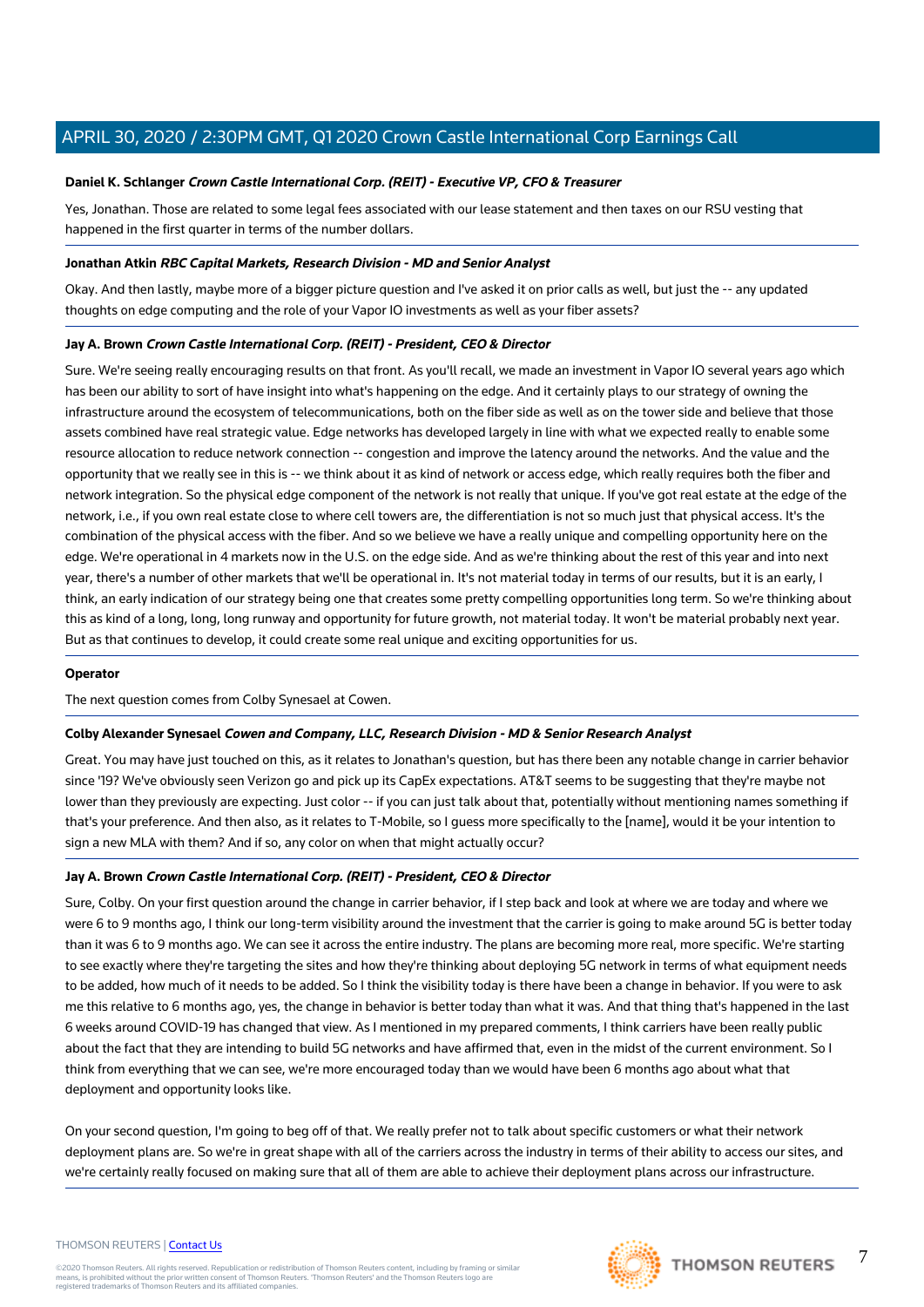## **Operator**

The next question comes from David Barden at Bank of America.

# **David William Barden BofA Merrill Lynch, Research Division - MD**

So thanks for sharing the details or the data point on the small business exposure being kind of sub-5% in the fiber services business. I was wondering if you could kind of elaborate a little bit more on what the enterprise fiber services exposure you do have is related to. And then, Dan, we saw some provisions being taken at AT&T and BD for their business services exposure, presumably mostly on the SMB side, but I was wondering kind of what, if anything, you guys are provisioning for or expect you may have to provision for on the [bad debt] in enterprise services.

# **Jay A. Brown Crown Castle International Corp. (REIT) - President, CEO & Director**

Yes, Dave, thanks for the question. On the -- the vast majority of our customers would fall into the camp of what we would call the carriers and then large enterprises. That would make up more than 2/3 of the base of revenues. And specifically, on the large enterprise, we're heavily skewed towards health care, education and financial services. So if you were to take those 3 large components, that's going to -- along with the carriers, that's going to make up the vast majority of our revenues. And as I mentioned earlier, and you referenced it, less than 5% of the revenues are coming from small and medium businesses. So obviously, when you think about health care, education and financial services, that customer base, we think, is less likely to be impacted by COVID. And as we look at the new lease bookings that we saw during the month of March, and as you know, our business is heavily weighted towards the Northeast corridor, which, in many industries and aspects was shut down in the second half of March, we didn't see any impact in the month of March. In fact, we had a very good showing in the month of March even as we were booking new revenues. As I mentioned in my comments, there are some places and some facilities where customers who have committed to use our service and need the bandwidth from us, have delayed our ability to access their facilities as a result of COVID-19, but we think that's a relatively short impact. So once there are protocols in place and we're able to access the facilities, then we'll go in and be able to add the additional bandwidth and bring the service to those customers. So I think in terms of our exposure, both in terms of what the direction of that is and then how we've seen that play out over the last 6 weeks, I think our business there has -- we'll see very little to no impact from COVID-19.

## **Operator**

The next question comes from Brett Feldman at Goldman Sachs.

## **Brett Joseph Feldman Goldman Sachs Group Inc., Research Division - Equity Analyst**

I want to ask the MLA question a little more broadly. Because if we look at your business, you have customers, as Colby noted, who might be to combine MLAs. You might have new emerging customers who might need to create them. You might have existing customers you just want to revisit them for a range of reasons. And you're offering multiple types of infrastructure now, you're offering towers, you're offering small cells, you're offering fiber, and most of your large wireless customers might have an interest in all of them. And so as you approach these conversations, what are you hoping to achieve as you enter into new or modified or combined MLAs? What are the success components to that as you do -- as you go look at that and see whether you're checking the boxes or not?

## **Jay A. Brown Crown Castle International Corp. (REIT) - President, CEO & Director**

Yes. Brett, thanks for the question. Stepping back from this and just kind of a broad answer to how we think about running the assets and really just as to how we think about the investment as well, we make investment decisions based on what we think the recurring yield on those assets is going to be and, ultimately, whether or not it is enhancing to our long-term dividend per share growth rate. So embedded in that, obviously, if we're going to get to growth in the dividend, we have to consider all of the cost of capital associated with the assets that we're looking at, and then how much cash flow can we ultimately generate off of those assets.

So we start first with kind of a perspective of what's the cost of the capital to acquire the asset and then what do we think the return around the asset is going to be and then build it up from there. As we've talked about areas of the company, and I think this is particularly important as we think about the investment that we've made in fiber and in small cells, where there's not -- I think in the historical way of thinking about the tower business, there was more of a rote way of thinking about what the price per tower was. And as we think about the pricing around small cells, which we think is the biggest driver of returns on fiber, that pricing is determined based on cost. So it's going to look different in a major metro dense urban downtown business district than it might in a more suburban setting,

#### THOMSON REUTERS | [Contact Us](https://my.thomsonreuters.com/ContactUsNew)

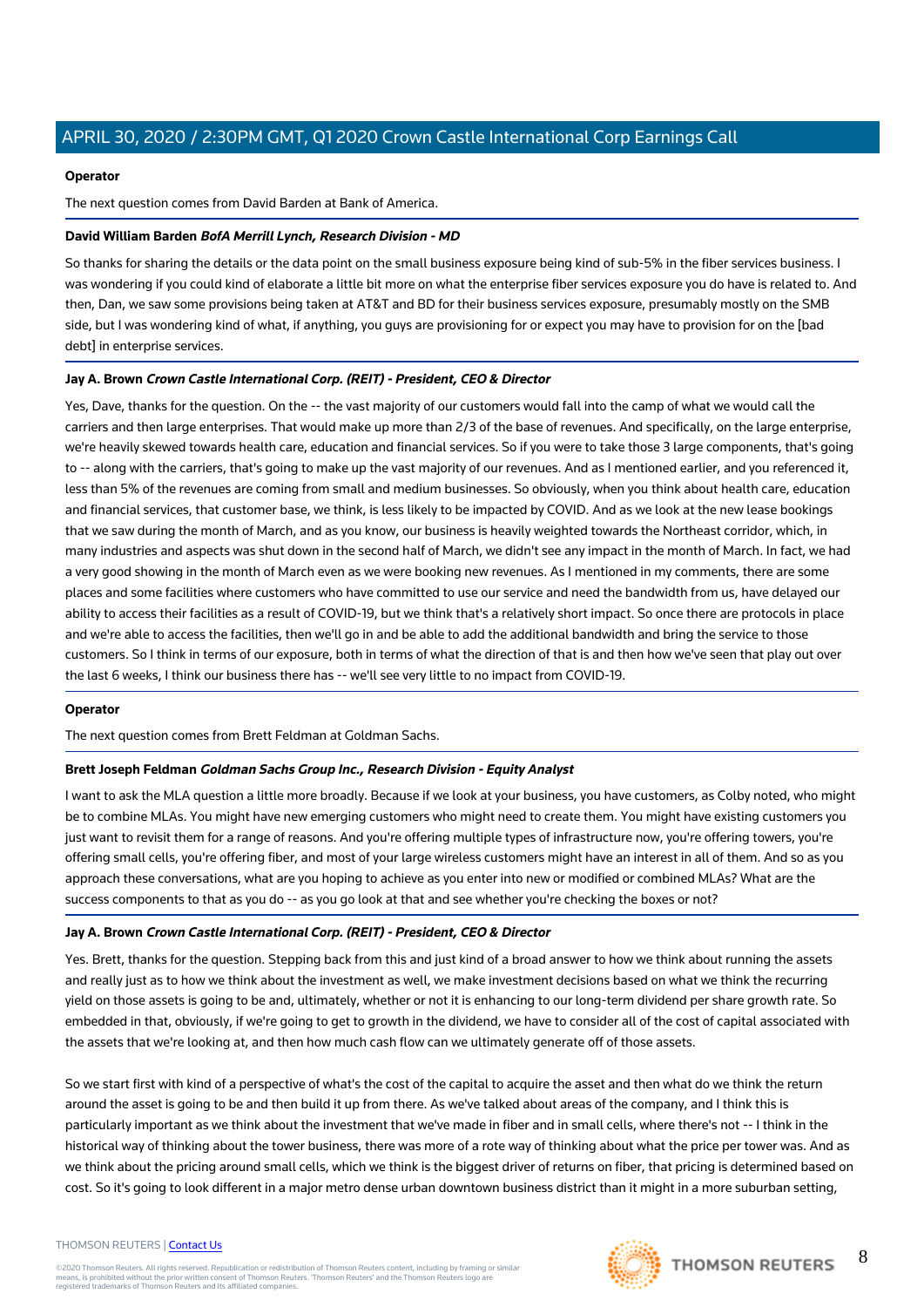depending on the cost of deployment. So as we turn to having conversations with the carriers, our aim is to provide them with the lowest cost alternative to them owning or building it themselves. And so our aim is trying to deliver something to them that the shared infrastructure model is at play where it's cheaper for them to share it among all of the carriers and to lease it from us than it would be for them to build it themselves. And then as we think about whether or not that asset or that particular opportunity would be of interest, we're measuring that against the returns required in order to make sure we're delivering equity returns above and beyond any cost of the capital associated with that.

To be a little more specific to your question around how we think about that with the assets, well, then we just play that out into the specific asks of the carriers. So we'll go and understand what markets are they trying to go into, what type of infrastructure do they want or need from us and then work our way backwards through the framework of ensuring that we're pricing appropriately in order to achieve the appropriate returns across the assets.

## **Operator**

The next question comes from Ric Prentiss at Raymond James.

# **Richard Hamilton Prentiss Raymond James & Associates, Inc., Research Division - Head of Telecommunication Services Equity Research**

Should we think -- I'll attack the question maybe from a different angle. Would it require new MLAs to see -- or modified MLAs to see the ramp in the service business in the second half?

## **Jay A. Brown Crown Castle International Corp. (REIT) - President, CEO & Director**

No. We don't need to sign new MLAs with our customers in order to achieve the ramp in front of us.

# **Richard Hamilton Prentiss Raymond James & Associates, Inc., Research Division - Head of Telecommunication Services Equity Research**

Okay. And then obviously, you guys have approached the debt market, got some really good tenor and cost of debt. You've got the glide path. But what, if anything, would cause you to think that you would have the equity markets? I know in the past, you've kind of laid it out there as a potential. But what would be make raising equity interesting as opposed to not interesting?

## **Daniel K. Schlanger Crown Castle International Corp. (REIT) - Executive VP, CFO & Treasurer**

Yes, Rick. We, as a general rule, don't want to issue equity on it, keep our equity for our existing holders. So we think there's significant value there over the long term. So the thing that would make us -- put us in the position of having to issue equity would be if we do get to a point where that glide path is not happening and our leverage is remaining at elevated levels or too high that it would jeopardize our investment-grade rating, at that point, we would -- in essence what that means is that our EBITDA generation doesn't create enough leverage capacity to make up for the capital we're spending, then that would lead us to issuing equity. So we're not looking at it as necessarily to say, "Okay, is this opportunistically, can we get something done right now?" It's more, how is this going to impact our overall leverage profile, and when will it be required in order to maintain the rating that we -- the investment grade rating that we want to maintain for all the reasons you said earlier, which is we're able to access the debt markets during a pretty disruptive period. We got very good tenor and very good rates. And we want the ability to do that going forward because we want, in times of distress and in times of things going well, to be able to spend money on assets that we think will generate good long-term returns. And Jay was just talking about -- and we think that having an investment-grade rating really helps that.

# **Richard Hamilton Prentiss Raymond James & Associates, Inc., Research Division - Head of Telecommunication Services Equity Research**

And from the zoning permitting side, any -- I assume you're watching, but any concerns on ability to get crews or equipment supply, with the supply chain out there, anything from the crew side or the supply chain side?

## **Jay A. Brown Crown Castle International Corp. (REIT) - President, CEO & Director**

Yes, Ric. I mean, I can speak to only what we've seen thus far, which is we haven't seen, as I mentioned before, we haven't seen any impact to date from COVID-19. So I recognize, and again, I'll say it again, I think that the widespread nature of COVID-19 and maybe the



#### THOMSON REUTERS | [Contact Us](https://my.thomsonreuters.com/ContactUsNew)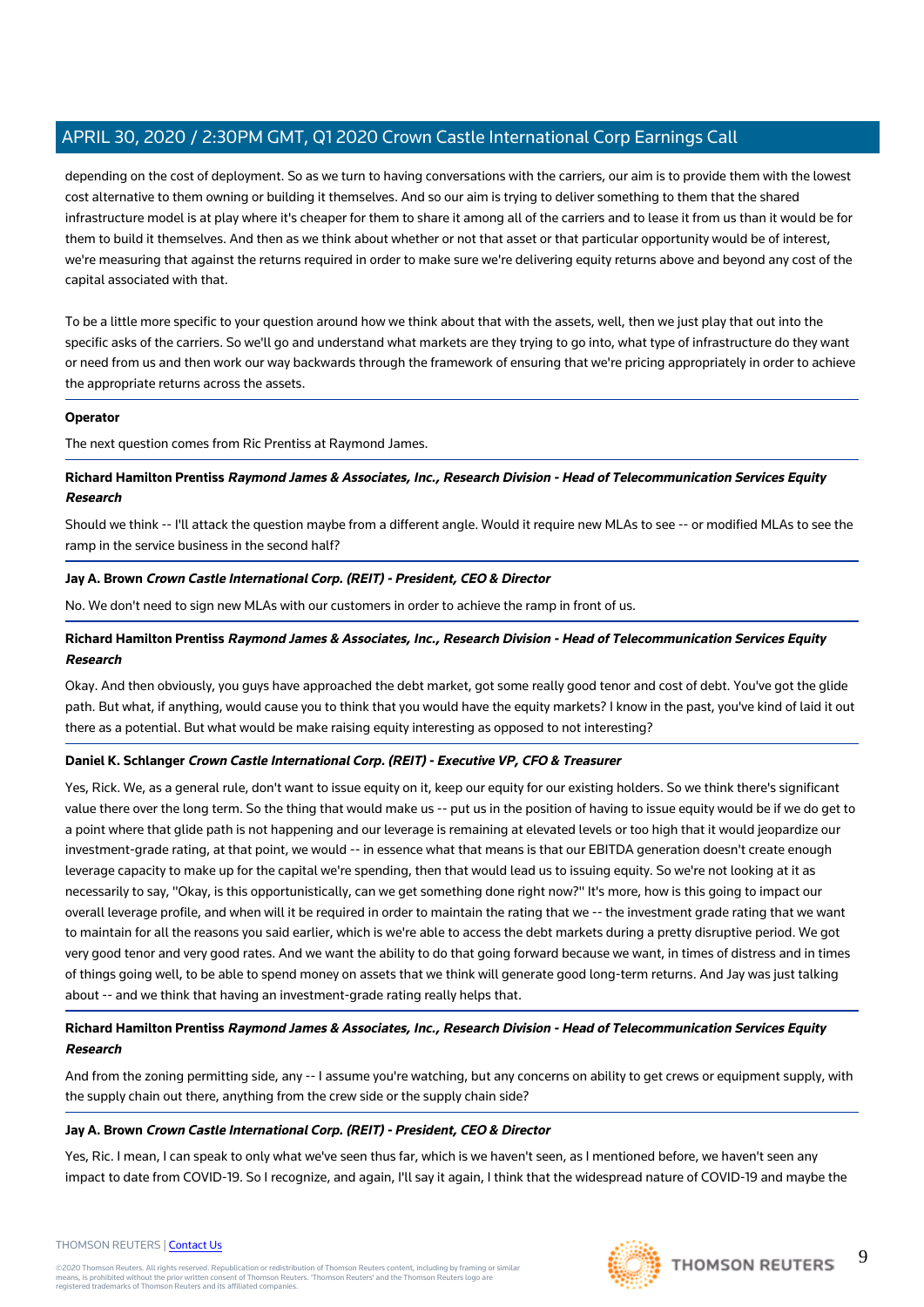second and third derivatives of impacts, I don't want to say that I have perfect visibility to what that's going to look like into the future. But thus far, our crews have been able to continue to work and install our tenants and deliver the infrastructure that's necessary. So we've not seen any impact. We didn't see any impact in the first quarter results and haven't seen it thus far. Our teams are continuing to work. And the states have been great, as well as the federal government, and they have been really clear that the deployment of telecommunications infrastructure is essential work that needs to be done. And so our crews have been able to navigate and to work and to do so safely and install the infrastructure. And so at this point, we don't see any impact from COVID-19 in terms of limiting our ability to continue to deliver for customers.

## **Operator**

The next question comes from Michael Rollins at Citi.

# **Michael Rollins Citigroup Inc, Research Division - MD & U.S. Telecoms Analyst**

Two, if I could. First, if you can step back on the small cell business, can you frame how the contract value allocates between the fiber infrastructure you're providing versus the access that you have to poles and to other structures that they might be attached to and then the actual electronics or antenna or anything that you provide that's on a more technical basis. And then just secondly is there an update to your prior disclosures around the inquiry from the SEC?

# **Jay A. Brown Crown Castle International Corp. (REIT) - President, CEO & Director**

Sure. Mike, thanks for the question. On the first question around the small cell contracts, we don't differentiate that as -- in terms of the contract itself. I think probably the best way, and hopefully, this answers the question in terms of what you're driving towards. If you think about the capital costs associated with building small cell networks, about 80%, 85% of the total cost of building those networks is in the fiber itself. So if you think about the contractual value coming back to us and what we're pricing the investment, back to my comments about it differs market-by-market and even inside of the market based on the type of infrastructure that has to be deployed in order to achieve a small cell solution for the carriers. The majority of the -- think about the revenue and the underlying cost associated with that is going to be in the fiber asset, the fiber asset itself. And then what it looks like in terms of the aesthetic and the actual delivery of the antenna, that will really change based on the architecture and the desired aesthetics by the municipality or potentially by the utility that we're working with in order to figure out what is the vertical infrastructure that becomes the broadcast point for that small cell. And that's a much smaller component of the overall cost and, therefore, a smaller driver of what the return to us is or cash flows to us are.

On your second question, we don't have any update to the SEC process. The prior comments that we've made still stand. Obviously, we're fully cooperating with any questions that they have for us, and we'll continue to do so.

## **Operator**

The next question comes from Nick Del Deo at MoffettNathanson.

## **Nicholas Ralph Del Deo MoffettNathanson LLC - Analyst**

First, with respect to small cells and fiber solutions, can you help us understand what the typical lag is between when the permitting for project is complete and when you actually deploy an infrastructure? And does it vary very much between small cells and fiber?

## **Jay A. Brown Crown Castle International Corp. (REIT) - President, CEO & Director**

Sure. Thanks Nick. On the small cell side and fiber side, it will -- there are different answers depending on the communities because the amount of work that we have to work through, whether it's a utility or a municipality or both, those have differing answers. But in general, the entire time line from the time that a carrier tells us that they would like a small cell to when we have it on air, the outcome there is ranging from about 18 months to 36 months, and the majority are kind of in the 24-month to 36-month period of time. The vast majority of that time period is we're incurring what we would describe as soft costs and those costs are relatively low. And the reason for that is because we're working through the process with the municipalities and the utilities in order to figure out what the structure and access is going to look like in order to build it. Once we have all of the zoning, permitting, approvals that are necessary in order to build or to deploy that -- those assets, the build cycle itself is relatively short. So we'll incur the majority of the cost of the capital in the last several months of the build before the revenue turns on. So that build cycle is relatively short. Now when I say relatively short, it's relative to the

#### THOMSON REUTERS | [Contact Us](https://my.thomsonreuters.com/ContactUsNew)

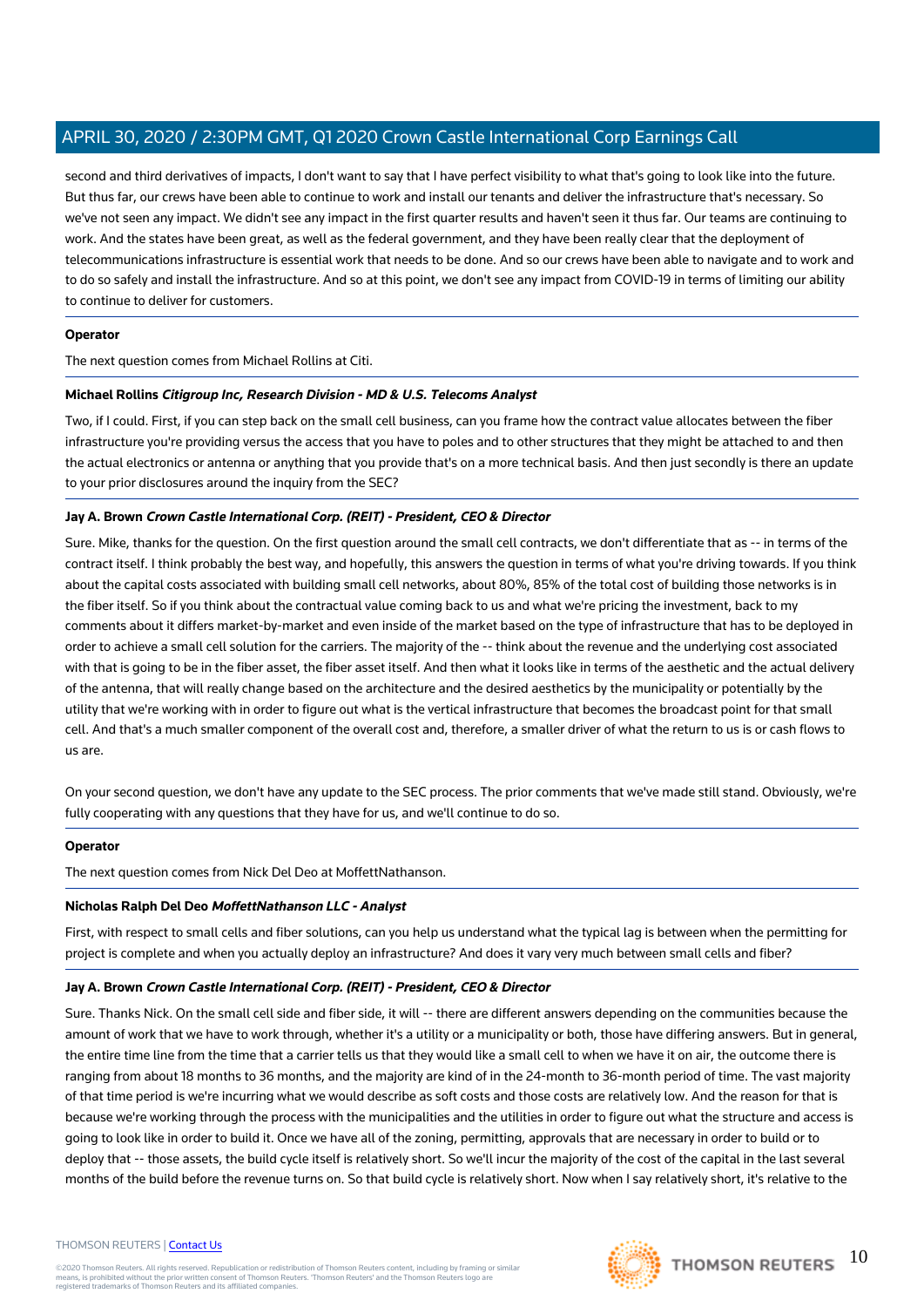24- to 36-month time cycle, there are exceptions to that where we're putting in fiber in places that are very difficult to build, and it may take us longer than just a few months in order to actually build the infrastructure. So but in general, that would hold where we go through a long period of time with the soft cost to build and then the actual construction portion is relatively short.

The same would hold true on the fiber solutions side if we're building new fiber for new customers in a new market. But it would not hold true if we were looking at a building that we were already providing fiber to or a location where we had already built small cells and we had a fiber run just outside or relative proximity to a potential enterprise customer. And in those cases, the ability to get them on air is much faster than that time line of 24 to 36 months. Generally speaking, we'll have a new customer on air within 6 months of contracting with them on the enterprise side or on the enterprise fiber side. Some of that, and I think this is helpful just in terms of from a strategic standpoint, as we think about the business, we think about the long-term value drivers, we believe, is going to come primarily from small cells. And so where we've invested the capital, and as we've thought about the opportunity, we're zeroing capital in, in places where we think there's going to be the most small cell opportunity. We then look at that -- those assets that have been created for small cells and reinvested in because of the opportunity we think about from a small cell standpoint. And then we pursue customers on the enterprise side that could use those fiber runs. So a portion of the reason why we're faster on the enterprise side is, by definition, we're targeting customers who can utilize that same asset that we're utilizing on the small cell side. So it self selects. Whereas on the other side, when you think about where we're building small cells, we're working closely with the carriers in places that there is no existing fiber today, and so we're going in and building high capacity, dense urban fiber for the purpose of small cells, and then we would go back and roll that into opportunities that are on the enterprise fiber side.

## **Nicholas Ralph Del Deo MoffettNathanson LLC - Analyst**

Okay. That's helpful. And just -- maybe just to put a finer point on it and kind of where I was trying to get with the question. If we think about the remaining nodes that you plan on putting on air for the balance of the year, is it then fair to say that a good chunk of those are kind of through the permitting process and ready to go?

## **Jay A. Brown Crown Castle International Corp. (REIT) - President, CEO & Director**

Yes. They would be in various stages of that. But in order to get them on air in 2020, we would have to have pretty good visibility towards either -- we've either achieved all of the approvals or the majority of them and we have line of sight that the other approvals are coming.

## **Nicholas Ralph Del Deo MoffettNathanson LLC - Analyst**

Okay. Okay. Good. And then one on the expected services ramp. Can you expand a little bit on the degree which your expectation of the ramp is based on your interpretations of the carriers' intentions versus specific planning discussions you're having or work orders you've received?

## **Jay A. Brown Crown Castle International Corp. (REIT) - President, CEO & Director**

Well, I think going back to my comments that I made around the recurring revenue, the leases that we would have signed to date, whether that was last year or this year, the services work would be related to that. So preconstruction work that we're performing for the carriers in advance of them installing on a site and then a much smaller component of the services now coming in the periods in which we perform the work, where we're actually adding tenants to the tower. So we would have pretty good visibility towards what that activity would look like. Now the same comments that has always applied to this business I think certainly applies today, it is the most volatile component of our results because knowing exactly when some of these sites will turn on when and that work will actually be completed, we don't have the same kind of visibility that we do on the recurring revenue side. So I think any time we couple, and this is why my remarks were really bifurcated between here's what we're seeing in the current year 2020 and then this is what we're seeing over a long runway period of time. Is there a possibility that some of the services activity that we're expecting to come in, in the second half of the year, that some of that slides into 2021? That's possible. But the activity level in terms of the recurring revenue, I think we have pretty good visibility on that front and we feel better about that recurring revenue opportunity today than what we did 6 months ago. And so whether that results in services activity as we believe it will in the second half of the year, if a little bit of it slips into 2021 from a run rate standpoint, if we get out into '21, I think we feel better today about our run rate in '21 than what we would have 6 months ago. So our best view today is the guidance that we've provided. And that looks like second half of services in '20, kind of similar to what we saw in the first half of 2019. And then that second quarter that we're in right now probably looks similar to what we saw in the first quarter of this year.

#### THOMSON REUTERS | [Contact Us](https://my.thomsonreuters.com/ContactUsNew)

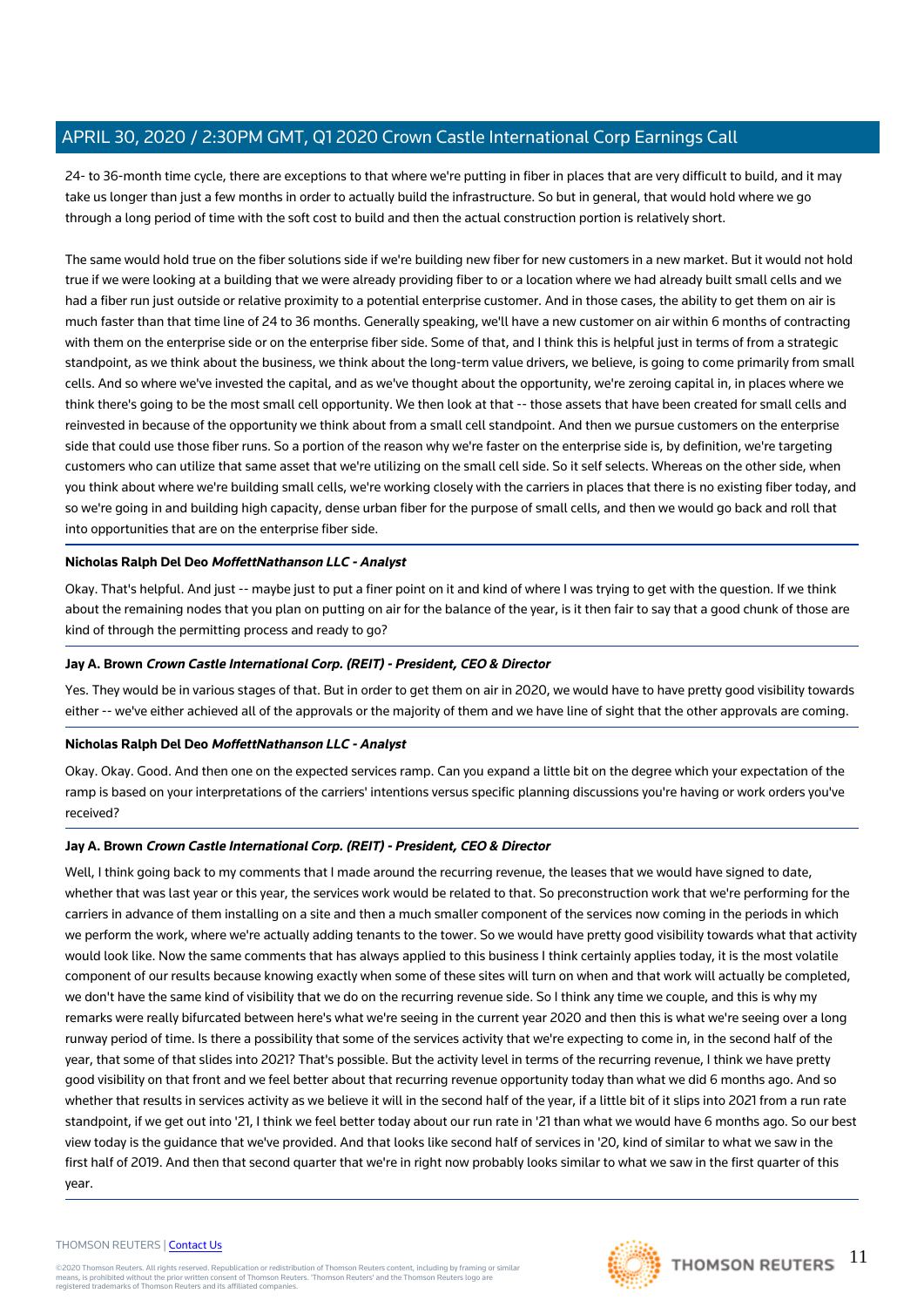#### **Operator**

The next question comes from Batya Levi at UBS.

## **Batya Levi UBS Investment Bank, Research Division - Executive Director and Research Analyst**

A couple of follow-ups. First, on the small cell deployment side. Can you talk about if there has been any change in demand from the carriers? The pipeline for the ones on air and under construction seems to be relatively flat in the last few quarters. I was wondering how we should think about that total number going forward. And a second question on the mobile usage growth. With work-at-home in place right now, is there any change in that usage growth that you could -- that you can talk about that could potentially delay the carrier activity down the road? And just a final question on DISH. Now that the -- your tenants are adding DISH spectrum temporarily to their sites, if that [new one] is expanded beyond 60 days, do you think that could provide an opportunity for you?

#### **Jay A. Brown Crown Castle International Corp. (REIT) - President, CEO & Director**

Sure. On the first question around the pipeline for small cell nodes, we continue to see activity in normal course and believe that will continue as the carriers work on their 5G deployment plans. We've seen steady growth in that front over the last several quarters, and so really encouraged about the continued need for it. I think we're positioned really well for that opportunity, both in terms of the systems that we built in the early days and have great locations. Those are anchored by one of the big 3 operators today and well positioned for additional lease-up from those operators. And then obviously, we have the capabilities to be able to stand with the carriers as they think about broadening out the number of markets that they want to go in, and those discussions have continued to be really fruitful.

On your second comment around office remote working relationships, as I've said in a couple of different ways, we haven't seen any change in behavior from our fiber customer side and, frankly, don't expect to see any change of behavior there. I think it will be interesting to see in terms of what the traffic patterns change and what the impact is ultimately to overall data growth. I think our bias is probably towards believing that it is increased data traffic, and then there's been a number of studies out that have kind of shown some increases in overall traffic as a result of a change in the working environment. But I'd say net-net, that has not really led to a change in the way we think about the business. And then your last...

#### **Batya Levi UBS Investment Bank, Research Division - Executive Director and Research Analyst**

Yes. Just to clarify on that. So sorry. I was mostly asking about the macro environment, actually. Have you seen any mobile usage kind of maybe stepping down a little bit as more people use their broadband connectivity at home?

## **Jay A. Brown Crown Castle International Corp. (REIT) - President, CEO & Director**

No. We haven't. I mean to my comments, in terms of the carrier activity, we've seen them not -- we've not seen them change at all. They're pushed towards building out their networks, improving their networks for 4G and then also getting ready for 5G. And the prior statistics that we've talked about for years in terms of overall data growth, 30% to 40% annual growth in data, that appears to be intact and maybe even biased a little bit towards the upside. So in terms of carrier behavior in the current, as well as conversations that we're having with them about what it's going to look like over the coming months and years, again, we feel better about what that opportunity is today than what we would have said 6 months ago.

On your last question around DISH, obviously, they're at the very beginning portion of beginning to, as I made in my prepared comments, they're at the very beginning of starting to launch the network. And they have some big targets in terms of how much deployment is going to be needed and to come. We don't expect that and don't have any benefit of that in our 2020 results or very little impact in our 2020 results. We think that's really a 2021 and beyond impact. And so we're working closely with DISH, to provide them the best service that we possibly can. And then we'll see how it develops from there.

Maybe it's time for just one more question, operator.

#### **Operator**

The last question comes from Spencer Kurn at New Street Research.



# THOMSON REUTERS 12

#### THOMSON REUTERS | [Contact Us](https://my.thomsonreuters.com/ContactUsNew)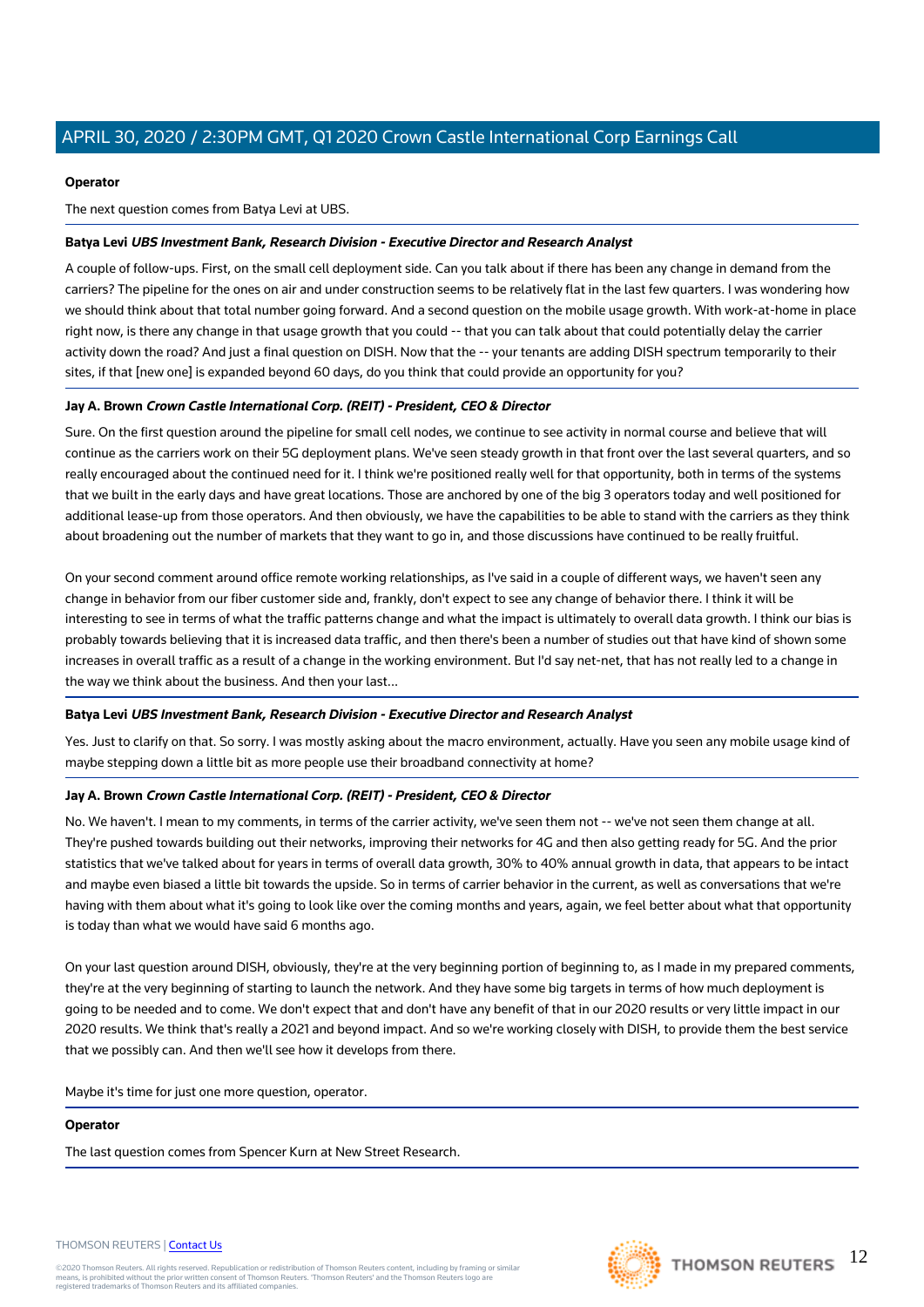## **Spencer Harris Kurn New Street Research LLP - Analyst of Towers and Infrastructure**

I just wanted -- want to clear things on what you're seeing in your tower backlog. I would think that the piece of the applications -- the volumes of applications have fallen since we saw a slowdown from Sprint and T-Mobile and DISH in the back part of last year. But curious as to where it stands now relative to trough levels, and what you're basically expecting for volumes improving as you are progressing, relative to the numbers that you saw last year.

## **Jay A. Brown Crown Castle International Corp. (REIT) - President, CEO & Director**

Sure, Spencer. I think my comments earlier, Spencer, around how we think about the growth in recurring revenue is probably the best way to think about the answer to your question. So obviously, we had really good activity throughout 2019 across the board from the carriers. And a lot of those leases are now turning on here in 2020, which gives us comfort that we've been able to assess where the run rate of revenues will be as we go through the portion of 2020. And then new leasing activity, obviously, we're getting new applications every day and so factoring that into as we think about the growth over the balance of the calendar year and then the implication of that on revenues. The leases that we're signing today and then turning on in calendar year 2020, that makes a relatively small impact in the overall results for calendar year 2020. So less impactful there. But again, to all of the comments that I've made throughout the call, we're seeing a significant amount of activity and the conversations with the carriers would indicate that, that activity is going to continue to ramp as we go through the calendar year, and that will be in a place where we'll see even greater applications than what we're seeing today for our sites. That -- while that's the trend line, that doesn't really impact our 2020 results. But that's what we're seeing is an environment that we're more positive about today than where we would have been 6 months ago. So I would -- I'm a little -- I would be resistant to describing a backlog that's falling. I think the pipeline and the opportunity set is growing as we think about what's in front of us.

## **Spencer Harris Kurn New Street Research LLP - Analyst of Towers and Infrastructure**

Got it. And then if I just could follow up on the other topic, which is just churn. In the power business, we tend to think of the normalized churn around 1% annually. And for the past several years, you've been running above those levels because you've had -- you've shown a few problems in churn from MetroPCS and even Clearwire. I was just hoping you could touch on how much of that churn do you have left. And is there a prospect that would sort of return back to more like levels later this year as we think about the next several years ahead of us furthermore and the impact of a Sprint would do to the churn, which could happen a few years away?

## **Jay A. Brown Crown Castle International Corp. (REIT) - President, CEO & Director**

Sure, Spencer. On the churn side, we saw the end of the consolidated churn in terms of an event happening in the fourth quarter of 2019, so late in the year. So in terms of run rate -- impact on the run rate that's continuing to affect our results if you were comparing Q1 of 2020 to Q1 of 2019, we still have that elevated level of churn. It's about 2% on an annualized basis roughly. So about double our normalized churn, which you accurately said was 1%. That is our normalized level of churn. As we get into the back half of 2019, and by the time we get to the fourth quarter of 2019 -- sorry, as we get into the back half of 2020 and into the fourth quarter of 2020, we think that normalized churn of about 1% is what we'll see. So part of the answer is you think about what's the net impact on site rental revenues is we're benefiting from a reduction in churn as we go up -- go through the course of the year in addition to the uplift for the new leasing that we're seeing. So we believe by the time we get towards the back half of the year and particularly the fourth quarter, all of the consolidating churn that we've been talking about over the last several years will have -- that will have worked itself through.

Well, thanks, everyone, for joining the call this morning. I want to lastly just thank all of our employees who've done a tremendous job over the last 6 to 7 weeks and both delivering for our customers and delivering for the communities in which we operate. So many thanks to all of you for the hard work that you're doing. Keep up the great job, and we'll talk to everyone next quarter. Thanks so much.

#### **Operator**

This concludes today's call. Thank you for your participation. You may now disconnect.